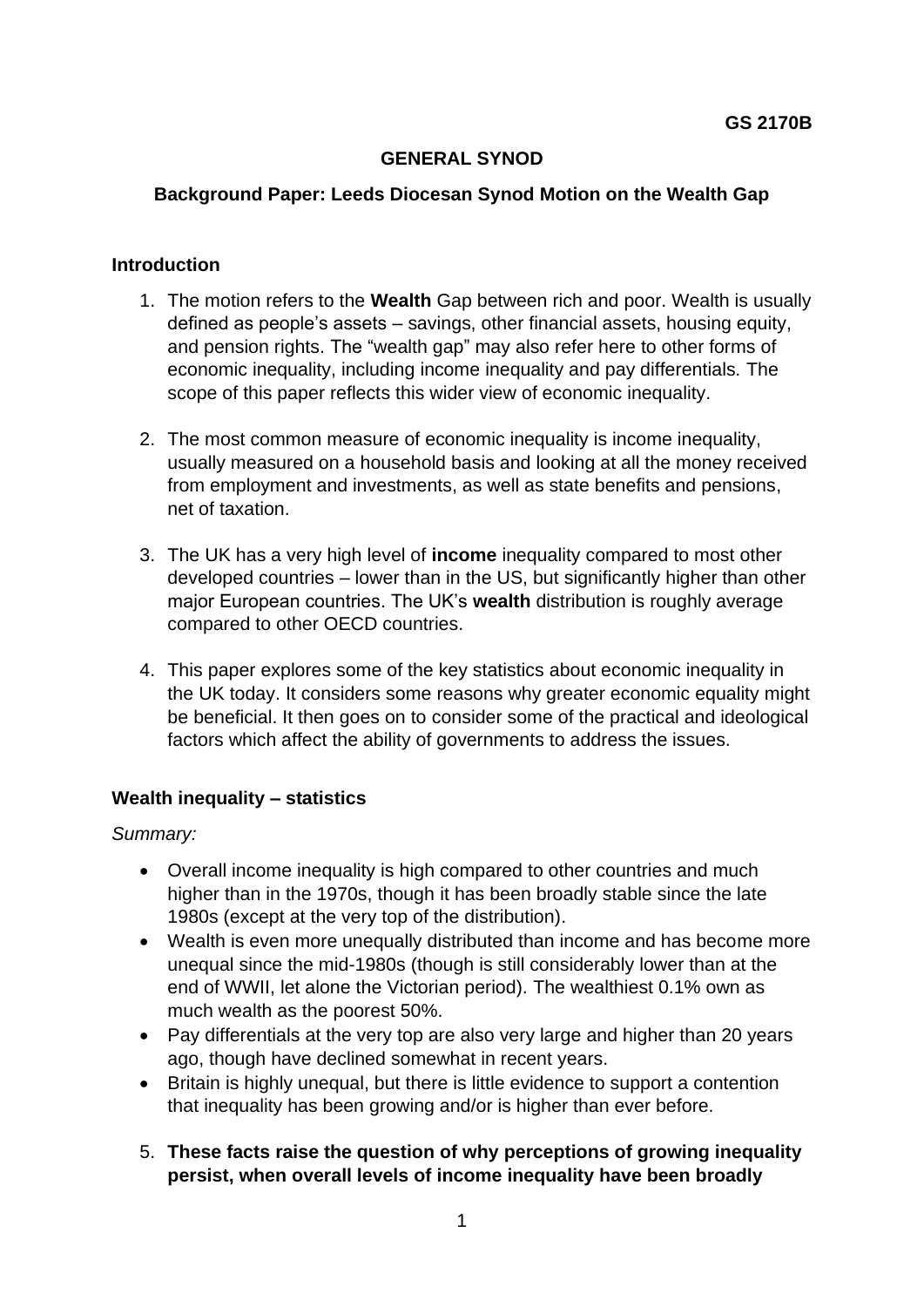**stable for around 30 years.** People may be more aware of inequality when their own earnings/incomes are stagnating or falling, as has happened over the last decade. Another possible reason is that wealth – as opposed to income - inequality has continued to rise and perhaps become a more important marker of economic well-being (not least in terms of declining home ownership). Income inequality at the very top of the income distribution – the top 1% or even the top 0.1% - has continued to rise until recently and receives disproportionate media coverage compared to inequalities across the whole income distribution. Regional and intergenerational inequalities also play into this sense that inequality is growing.

- 6. According to the latest government statistics, the richest fifth of households receive more than eight times the income as the poorest fifth. **The poorest fifth of households received just 5% of all income in 2017/18, compared with 44% for the richest fifth** - and 29% for the richest 10%, which is more than the combined share for the poorest half of all households (25%).
- 7. On the strict definition of wealth (i.e. people's financial and other assets), Britain is more unequally divided than by income. **In 2016, the richest tenth of households hold 44% of all wealth, whilst the poorest 50% own just 9%.** The top 0.1% alone own 9% of all GB wealth.
- 8. Income inequality rose sharply in the 1980s and has remained broadly stable since then. On the most common aggregate measure of income inequality – the Gini coefficient – inequality is at the same level as in the late '80s, though substantially higher than in the 1970s (see graph). The financial crisis and subsequent recession had relatively little impact on overall levels of inequality.
- 9. **The income share of the very richest households – the top 1% continued to rise in the 1990s and 2000s – up from around 3% in the late 1970s to 8% at the turn of the previous decade.** (Subsequent changes are difficult to interpret due to the effect of recent tax changes.)
- 10.Wealth inequality has increased significantly since the mid-1980s, having fallen steadily since the end of the previous century. Current levels of wealth inequality are still well below Victorian levels when the top 10% of households owned over 90% of all wealth.
- 11.**Pay disparities at the very top of the earnings distribution are very large, with FTSE 100 CEOs receiving more than 117 times more than the average worker**, according to the High Pay Centre's latest analysis in August 2019. It would take just three days for these chief executives to earn what the average worker earns in a year. CEO pay has fallen in recent years, though remains very high to the level of 20 years ago: [http://highpaycentre.org/pubs/new-report-pay-for-ceos-of-uks-biggest](http://highpaycentre.org/pubs/new-report-pay-for-ceos-of-uks-biggest-companies-falls-by-13)[companies-falls-by-13](http://highpaycentre.org/pubs/new-report-pay-for-ceos-of-uks-biggest-companies-falls-by-13)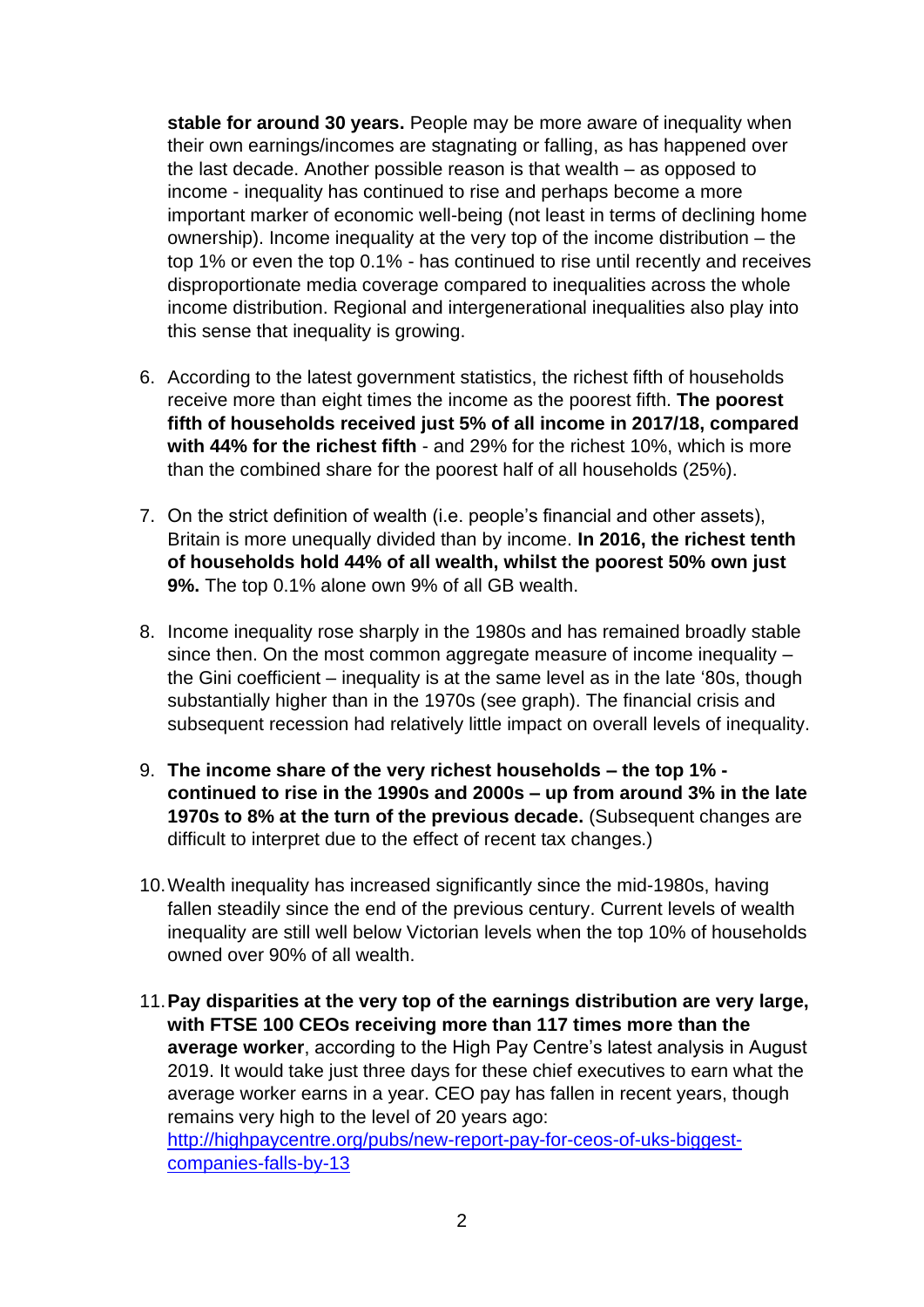12.**84% of the population believe that the income gap in the UK is too large.** This proportion has remained relatively stable since the mid 1980s: <https://www.equalitytrust.org.uk/what-do-people-think>



**Changes in overall income inequality: 1961-2018 (as measured by the Gini coefficient)**

Note: Years refer to calendar years up to and including 1992 and to financial years from 1993-94 onwards. Figures relate to UK households from 2002-03 onwards and to GB households for earlier years.

Source: Authors' calculations using the Family Expenditure Survey and Family Resources Survey, various years.



**Changes in the Top 1%'s share of the income (GB): 1961-2018**

Note: Years refer to calendar years up to and including 1992 and to financial years from 1993-94 onwards.

Source: Authors' calculations using the Family Expenditure Survey and Family Resources Survey and a 'top incomes' adjustment using administrative tax data (see Appendix A), various years.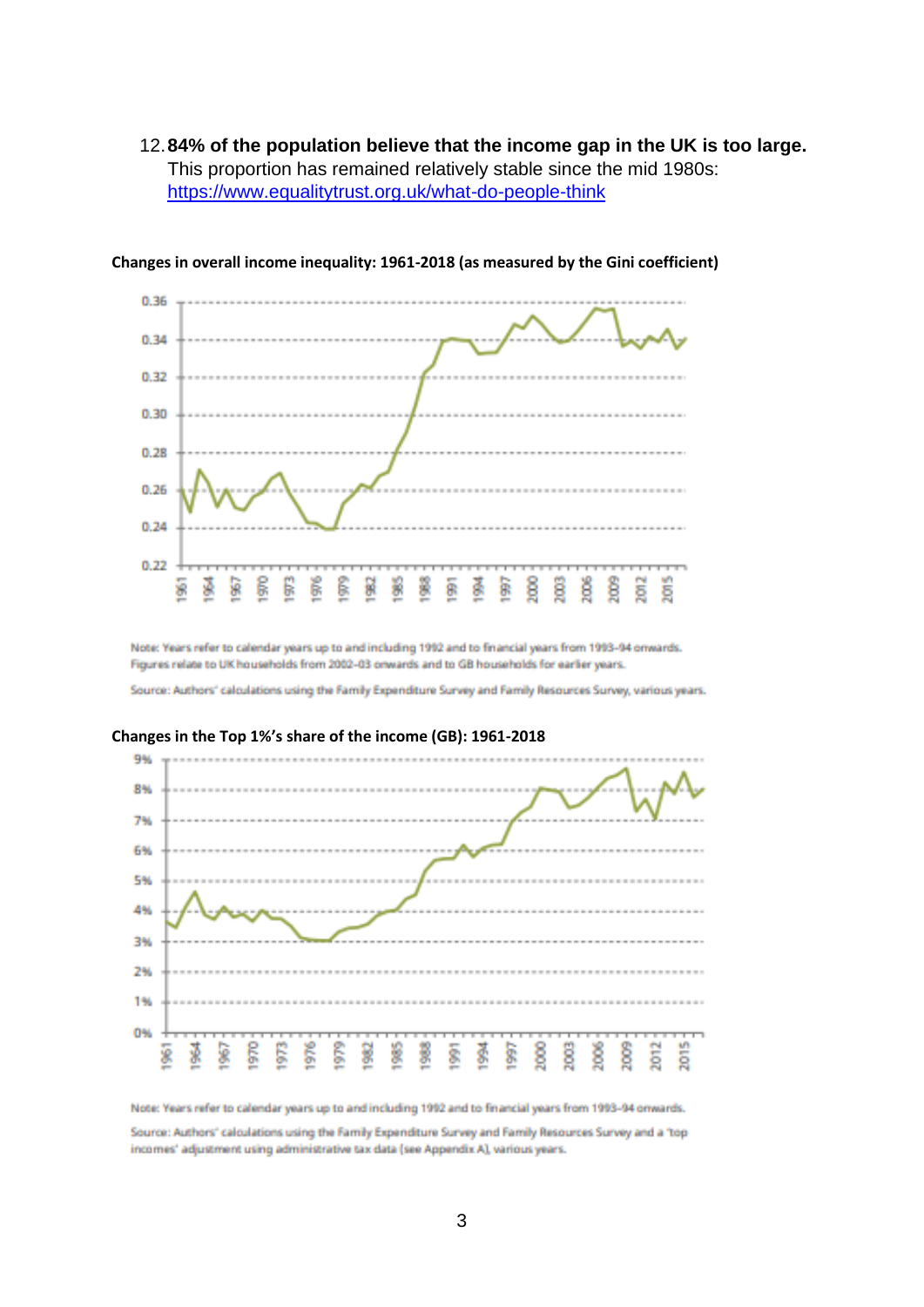

#### **Changes in the wealth distribution: 1895-2015**

Source: Alvaredo, Atkinson and Morelli (2017). See wir2018.wid.world/methodology.html for data series and notes. In 2013, the Top 10% owned 47% of personal wealth.

### **Benefits of Greater Equality**

- 13.For many years, from the early 1980s, the dominant view amongst politicians and many economists was that economic inequality (relative poverty) was unimportant and that it was more important to address absolute poverty. This view gained traction across the political spectrum. Although there had always been dissenting views, the publication in 2009 of *The Spirit Level*, by two academics, Richard Wilkinson and Kate Pickett, helped popularise the economic and social arguments in favour of greater economic equality.<sup>1</sup>
- 14.Wilkinson and Pickett found that greater inequality is correlated with a range of negative social outcomes, including lower life expectancy, poorer health and lower happiness. Countries that are more unequal have higher rates of teenage pregnancy, violence, obesity, imprisonment and addiction. Furthermore, the authors argue that it damages human relationships between the social classes and by driving greater consumption, depletes the planet's resources. *The Spirit Level* has been followed by a number of other studies drawing similar conclusions and has led to the establishment of The Equality Trust – a body aiming to generate a social movement in pursuit of greater economic equality.<sup>2</sup>

<sup>1</sup> Wilkinson R. and Pickett K. *The Spirit Level: Why More Equal Societies Almost Always Do Better*, Allen Lane, 2009.

<sup>2</sup> <https://www.equalitytrust.org.uk/>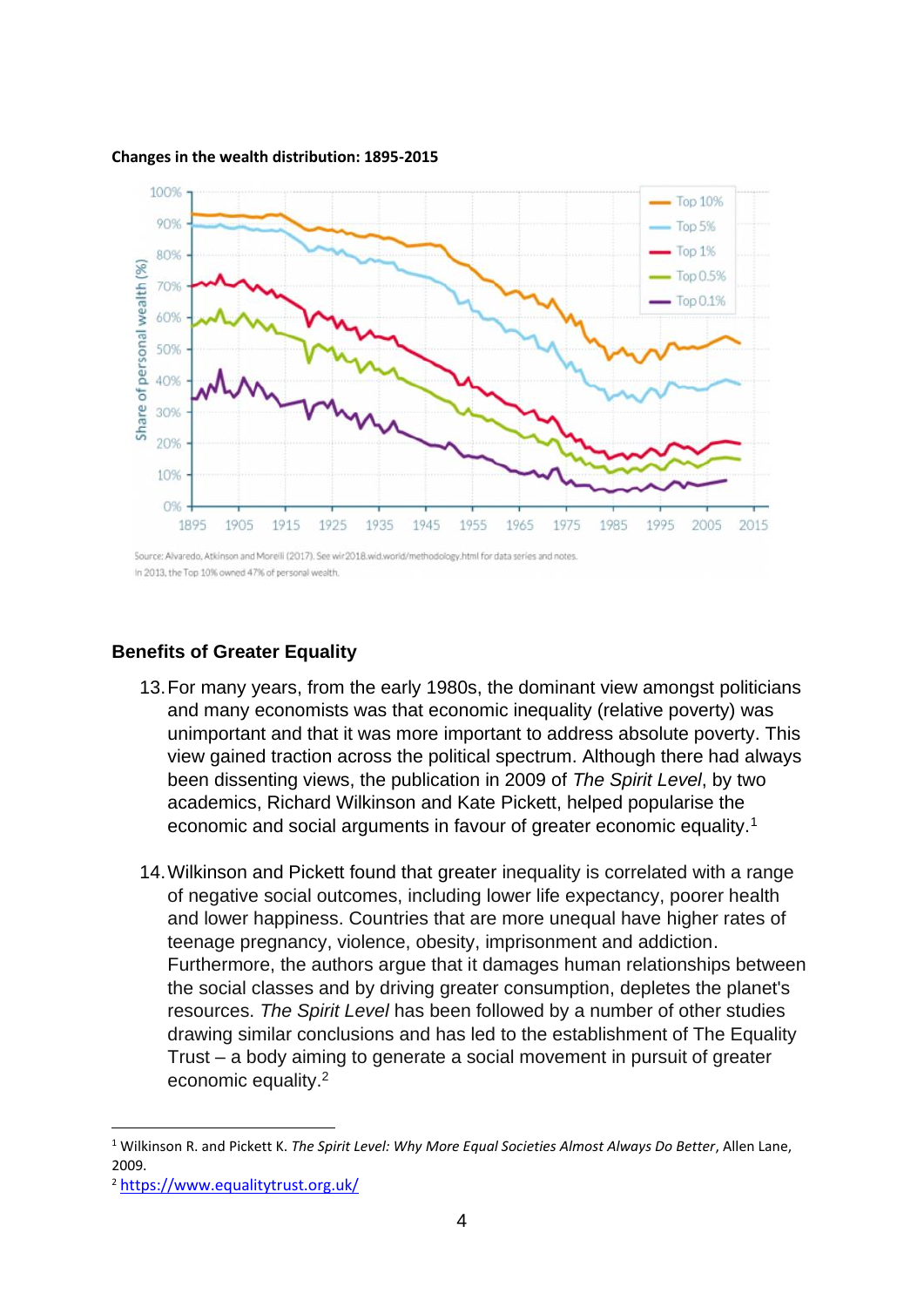- 15.*The Spirit Level* was, of course, not without critics who questioned both its statistical methodology and its political conclusions. Not all of these critiques had been subject to rigorous peer review in the way that Wilkinson and Pickett's original research had been. However, the debate about the reliability of their findings has continued.
- 16.In 2011, the Joseph Rowntree Foundation commissioned a review of the literature on the social impact of inequality with particular reference to *The Spirit Level*. It concluded that there was a strong correlation between inequality and health and social problems, but that more research was needed to establish whether this effect is independent of other factors.<sup>3</sup>

### **Addressing Economic Inequality**

- 17.Identifying a problem is not the same as prescribing an effective and acceptable solution. Behind the economic and political focus on absolute, rather than relative, poverty lay the political concerns of the Cold War period and the stark contrast between the command economies in the Soviet bloc and the economic liberalism of the West. Thinkers like Friedrich Hayek came strongly into vogue.<sup>4</sup>
- 18.For Hayek, attempts to secure specific economic outcomes through taxation and other interventions constituted an assault on freedom. This was because, in a plural society, there was unlikely to be widespread agreement about what constituted economic and social justice – and so interventions would always reflect the views of whichever social group had access to power at the time. Rather, the operation of the market delivered distributional outcomes that were neither moral nor immoral since market outcomes are neither consciously willed nor the result of identifiable human agency. The market therefore embodied freedom over against sectional interest and, if it led to greater inequality, that was not a moral matter.
- 19.In the 1980s, Prof Raymond Plant worked with the Church of England to help the church understand the moral nature of the then government's economic project, and to understand how it might be critiqued.<sup>5</sup> But it remains that, thirty years later and after the end of the Cold War, that kind of market-based economics is still the orthodox position among most of the world's economic thinkers. Those who want to challenge that orthodoxy (then and now) are on weak ground when arguing that the inequality generated by market economics is "immoral", since, according to Hayek and his followers, distributional outcomes are neither moral nor immoral.

<sup>&</sup>lt;sup>3</sup> 'Does income inequality cause health and social problems?', [http://www.jrf.org.uk/publications/income](http://www.jrf.org.uk/publications/income-inequality-health-social-problems)[inequality-health-social-problems](http://www.jrf.org.uk/publications/income-inequality-health-social-problems)

<sup>4</sup> For example: F A Hayek, *The Road to Serfdom*, Routledge & Keegan Paul, 1962 (originally pub. 1944)

<sup>5</sup> See: Raymond Plant and others, "Conservative Capitalism: Theological and Moral Challenges" in (ed. Anthony Harvey, *Theology in the City*, SPCK, 1989.